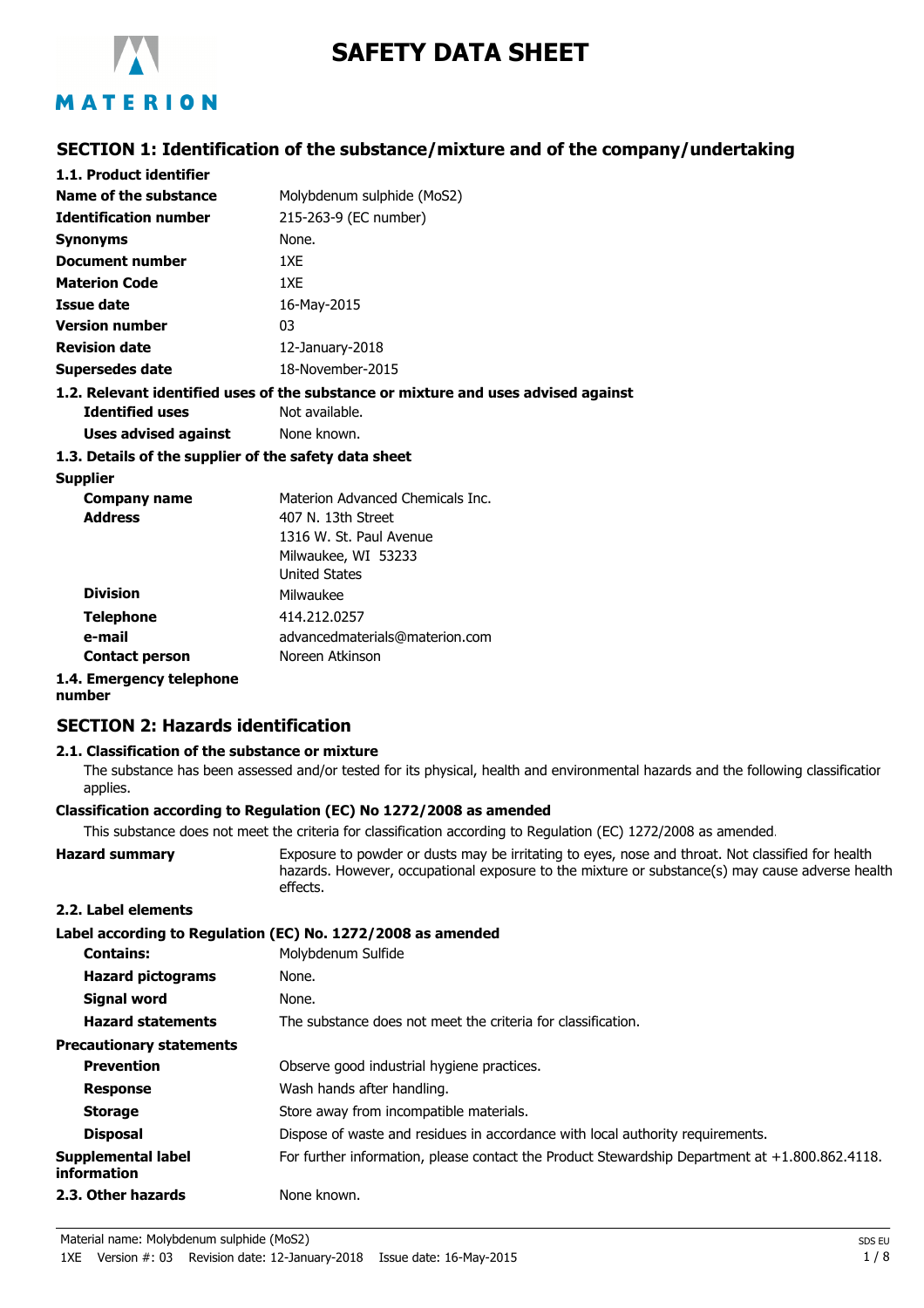## **SECTION 3: Composition/information on ingredients**

#### **3.1. Substances**

## **General information**

| <b>Chemical name</b>                                                                                                                                                                                                                                                        | $\frac{0}{0}$       | No.                    | CAS-No. / EC REACH Registration No. INDEX No.                                                | <b>Notes</b> |
|-----------------------------------------------------------------------------------------------------------------------------------------------------------------------------------------------------------------------------------------------------------------------------|---------------------|------------------------|----------------------------------------------------------------------------------------------|--------------|
| Molybdenum Sulfide                                                                                                                                                                                                                                                          | $90 - 100$          | 1317-33-5<br>215-263-9 |                                                                                              |              |
| <b>Classification:</b>                                                                                                                                                                                                                                                      |                     |                        |                                                                                              |              |
| List of abbreviations and symbols that may be used above<br>M: M-factor<br>vPvB: very persistent and very bioaccumulative substance.<br>PBT: persistent, bioaccumulative and toxic substance.<br>#: This substance has been assigned Community workplace exposure limit(s). |                     |                        |                                                                                              |              |
| <b>SECTION 4: First aid measures</b>                                                                                                                                                                                                                                        |                     |                        |                                                                                              |              |
| <b>General information</b>                                                                                                                                                                                                                                                  | protect themselves. |                        | Ensure that medical personnel are aware of the material(s) involved, and take precautions to |              |

## **4.1. Description of first aid measures**

| <b>Inhalation</b>                                                                          | Move to fresh air. Call a physician if symptoms develop or persist.                           |
|--------------------------------------------------------------------------------------------|-----------------------------------------------------------------------------------------------|
| <b>Skin contact</b>                                                                        | Wash off with soap and water. Get medical attention if irritation develops and persists.      |
| Eye contact                                                                                | Do not rub eyes. Rinse with water. Get medical attention if irritation develops and persists. |
| <b>Ingestion</b>                                                                           | Rinse mouth. Get medical attention if symptoms occur.                                         |
| 4.2. Most important<br>symptoms and effects, both<br>acute and delayed                     | Dusts may irritate the respiratory tract, skin and eyes.                                      |
| 4.3. Indication of any<br>immediate medical attention<br>and special treatment<br>needed   | Treat symptomatically.                                                                        |
| <b>SECTION 5: Firefighting measures</b>                                                    |                                                                                               |
| <b>General fire hazards</b>                                                                | No unusual fire or explosion hazards noted.                                                   |
| 5.1. Extinguishing media<br><b>Suitable extinguishing</b><br>media                         | Water fog. Foam. Dry chemical powder. Carbon dioxide (CO2).                                   |
| <b>Unsuitable extinguishing</b><br>media                                                   | Do not use water jet as an extinguisher, as this will spread the fire.                        |
| 5.2. Special hazards arising<br>from the substance or<br>mixture                           | During fire, gases hazardous to health may be formed.                                         |
| 5.3. Advice for firefighters<br><b>Special protective</b><br>equipment for<br>firefighters | Self-contained breathing apparatus and full protective clothing must be worn in case of fire. |
| <b>Special firefighting</b><br>procedures                                                  | Use water spray to cool unopened containers.                                                  |
| <b>Specific methods</b>                                                                    | Use standard firefighting procedures and consider the hazards of other involved materials.    |

#### **SECTION 6: Accidental release measures**

## **6.1. Personal precautions, protective equipment and emergency procedures**

| For non-emergency<br>personnel    | Keep unnecessary personnel away. Wear appropriate protective equipment and clothing during<br>clean-up. For personal protection, see section 8 of the SDS. |
|-----------------------------------|------------------------------------------------------------------------------------------------------------------------------------------------------------|
| For emergency<br>responders       | Keep unnecessary personnel away. Use personal protection recommended in Section 8 of the SDS.                                                              |
| 6.2. Environmental<br>precautions | Avoid discharge into drains, water courses or onto the ground.                                                                                             |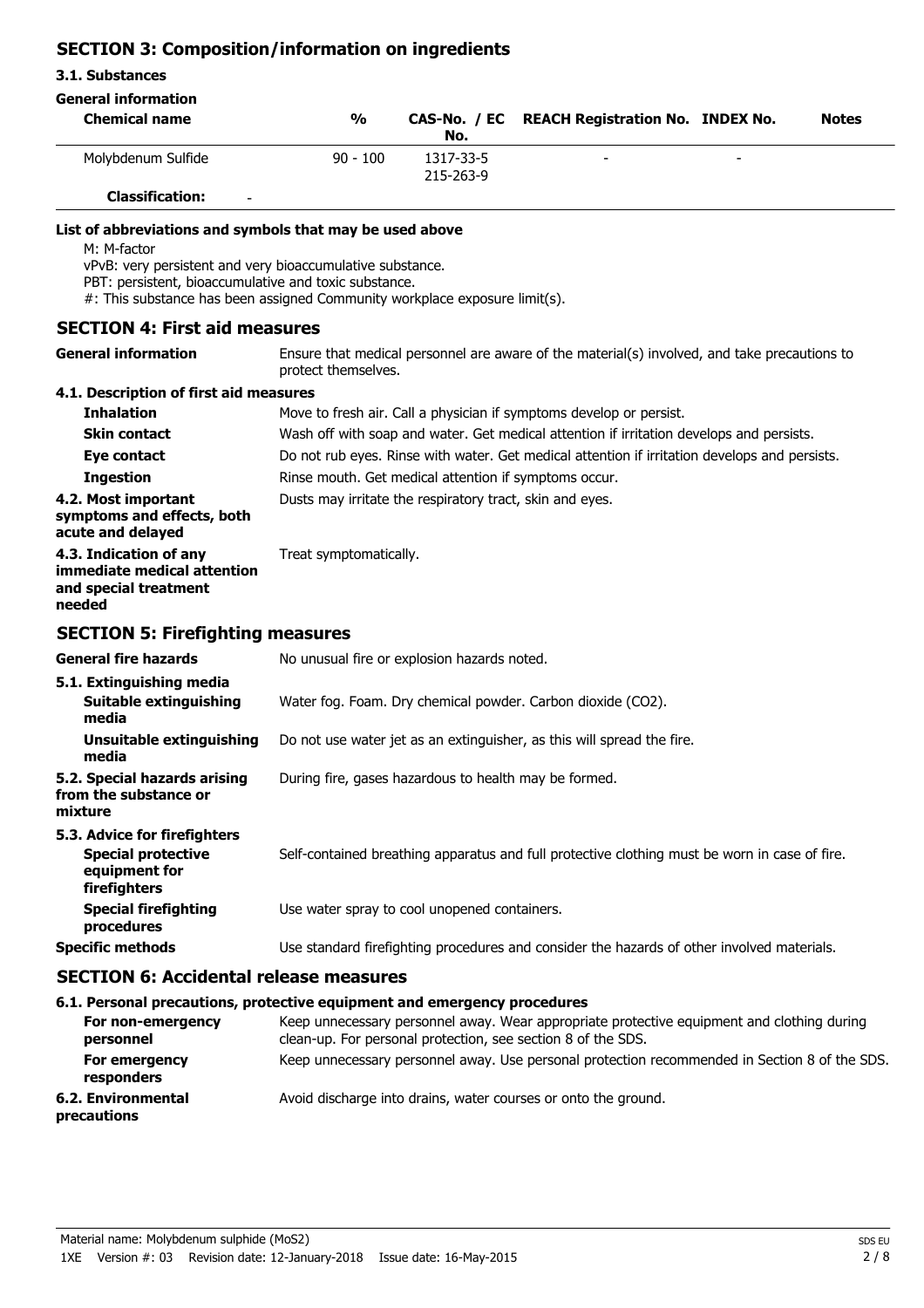| 6.3. Methods and material for<br>containment and cleaning up            | Avoid the generation of dusts during clean-up. Collect dust using a vacuum cleaner equipped with<br>HEPA filter. Stop the flow of material, if this is without risk.        |                                                                                                                                                      |                     |  |
|-------------------------------------------------------------------------|-----------------------------------------------------------------------------------------------------------------------------------------------------------------------------|------------------------------------------------------------------------------------------------------------------------------------------------------|---------------------|--|
|                                                                         | Large Spills: Wet down with water and dike for later disposal. Shovel the material into waste<br>container. Following product recovery, flush area with water.              |                                                                                                                                                      |                     |  |
|                                                                         | Small Spills: Sweep up or vacuum up spillage and collect in suitable container for disposal.                                                                                |                                                                                                                                                      |                     |  |
| 6.4. Reference to other<br>sections                                     | For personal protection, see section 8 of the SDS. For waste disposal, see section 13 of the SDS.                                                                           |                                                                                                                                                      |                     |  |
| <b>SECTION 7: Handling and storage</b>                                  |                                                                                                                                                                             |                                                                                                                                                      |                     |  |
| 7.1. Precautions for safe<br>handling                                   | Minimise dust generation and accumulation. Provide appropriate exhaust ventilation at places<br>where dust is formed. Avoid prolonged exposure. Practice good housekeeping. |                                                                                                                                                      |                     |  |
| 7.2. Conditions for safe<br>storage, including any<br>incompatibilities |                                                                                                                                                                             | Store in original tightly closed container. Store in a well-ventilated place. Store away from<br>incompatible materials (see Section 10 of the SDS). |                     |  |
| 7.3. Specific end use(s)                                                | Not available.                                                                                                                                                              |                                                                                                                                                      |                     |  |
|                                                                         | <b>SECTION 8: Exposure controls/personal protection</b>                                                                                                                     |                                                                                                                                                      |                     |  |
| 8.1. Control parameters                                                 |                                                                                                                                                                             |                                                                                                                                                      |                     |  |
| <b>Occupational exposure limits</b>                                     |                                                                                                                                                                             |                                                                                                                                                      |                     |  |
| <b>Material</b>                                                         | Austria. MAK List, OEL Ordinance (GwV), BGBI. II, no. 184/2001<br><b>Type</b>                                                                                               | <b>Value</b>                                                                                                                                         | Form                |  |
| Molybdenum Sulfide (CAS                                                 | <b>MAK</b>                                                                                                                                                                  | 10 mg/m $3$                                                                                                                                          | Inhalable fraction. |  |
| 1317-33-5)                                                              | <b>STEL</b>                                                                                                                                                                 | 20 mg/m3                                                                                                                                             | Inhalable fraction. |  |
| <b>Belgium. Exposure Limit Values.</b><br><b>Material</b>               | <b>Type</b>                                                                                                                                                                 | <b>Value</b>                                                                                                                                         |                     |  |
| Molybdenum Sulfide (CAS<br>1317-33-5)                                   | <b>TWA</b>                                                                                                                                                                  | 10 mg/m3                                                                                                                                             |                     |  |
| <b>Material</b>                                                         | Bulgaria. OELs. Regulation No 13 on protection of workers against risks of exposure to chemical agents at work<br><b>Type</b>                                               | <b>Value</b>                                                                                                                                         |                     |  |
| Molybdenum Sulfide (CAS<br>1317-33-5)                                   | <b>TWA</b>                                                                                                                                                                  | $10$ mg/m $3$                                                                                                                                        |                     |  |
| 13/09                                                                   | Croatia. Dangerous Substance Exposure Limit Values in the Workplace (ELVs), Annexes 1 and 2, Narodne Novine,                                                                |                                                                                                                                                      |                     |  |
| <b>Material</b>                                                         | <b>Type</b>                                                                                                                                                                 | <b>Value</b>                                                                                                                                         |                     |  |
| Molybdenum Sulfide (CAS<br>1317-33-5)                                   | <b>MAC</b>                                                                                                                                                                  | 10 mg/m3                                                                                                                                             |                     |  |
|                                                                         | <b>STEL</b>                                                                                                                                                                 | 20 mg/m3                                                                                                                                             |                     |  |
| <b>Czech Republic. OELs. Government Decree 361</b><br><b>Material</b>   | <b>Type</b>                                                                                                                                                                 | <b>Value</b>                                                                                                                                         |                     |  |
| Molybdenum Sulfide (CAS                                                 | Ceiling                                                                                                                                                                     | 25 mg/m3                                                                                                                                             |                     |  |
| $1317 - 33 - 5$                                                         | <b>TWA</b>                                                                                                                                                                  | 5 mg/m $3$                                                                                                                                           |                     |  |
| <b>Denmark. Exposure Limit Values</b>                                   |                                                                                                                                                                             |                                                                                                                                                      |                     |  |
| <b>Material</b>                                                         | <b>Type</b>                                                                                                                                                                 | <b>Value</b>                                                                                                                                         |                     |  |
| Molybdenum Sulfide (CAS<br>1317-33-5)                                   | <b>TLV</b>                                                                                                                                                                  | 10 mg/m3                                                                                                                                             |                     |  |
|                                                                         | Estonia. OELs. Occupational Exposure Limits of Hazardous Substances. (Annex of Regulation No. 293 of 18                                                                     |                                                                                                                                                      |                     |  |
| September 2001)<br><b>Material</b>                                      | <b>Type</b>                                                                                                                                                                 | <b>Value</b>                                                                                                                                         | <b>Form</b>         |  |
| Molybdenum Sulfide (CAS                                                 | <b>TWA</b>                                                                                                                                                                  | 5 mg/m $3$                                                                                                                                           | Respirable dust.    |  |
| 1317-33-5)                                                              |                                                                                                                                                                             | $10$ mg/m $3$                                                                                                                                        | Total dust.         |  |
| Greece. OELs (Decree No. 90/1999, as amended)<br><b>Material</b>        | <b>Type</b>                                                                                                                                                                 | <b>Value</b>                                                                                                                                         |                     |  |
| Molybdenum Sulfide (CAS<br>1317-33-5)                                   | <b>TWA</b>                                                                                                                                                                  | $15$ mg/m $3$                                                                                                                                        |                     |  |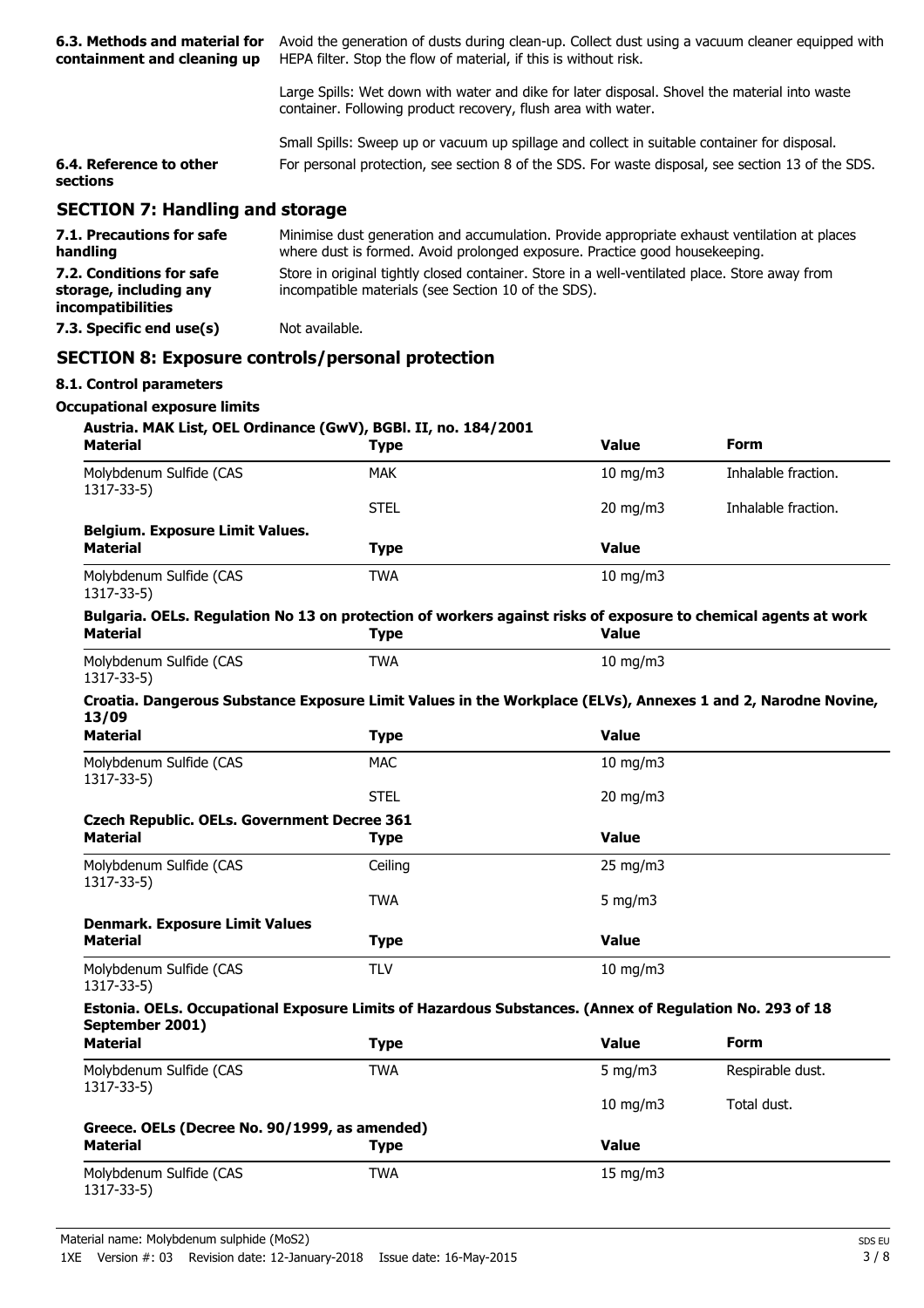| Hungary. OELs. Joint Decree on Chemical Safety of Workplaces<br><b>Material</b>                                                              | <b>Type</b> | <b>Value</b>  |                      |
|----------------------------------------------------------------------------------------------------------------------------------------------|-------------|---------------|----------------------|
| Molybdenum Sulfide (CAS<br>1317-33-5)                                                                                                        | <b>STEL</b> | 60 mg/m3      |                      |
|                                                                                                                                              | <b>TWA</b>  | $15$ mg/m $3$ |                      |
| Iceland. OELs. Regulation 154/1999 on occupational exposure limits<br><b>Material</b>                                                        | <b>Type</b> | <b>Value</b>  |                      |
| Molybdenum Sulfide (CAS<br>1317-33-5)                                                                                                        | <b>TWA</b>  | $10$ mg/m $3$ |                      |
| <b>Ireland. Occupational Exposure Limits</b><br><b>Material</b>                                                                              | <b>Type</b> | <b>Value</b>  | <b>Form</b>          |
| Molybdenum Sulfide (CAS<br>1317-33-5)                                                                                                        | <b>TWA</b>  | $3$ mg/m $3$  | Respirable fraction. |
|                                                                                                                                              |             | 10 mg/m3      | Inhalable fraction.  |
| <b>Italy. Occupational Exposure Limits</b>                                                                                                   |             |               | <b>Form</b>          |
| <b>Material</b>                                                                                                                              | <b>Type</b> | <b>Value</b>  |                      |
| Molybdenum Sulfide (CAS<br>1317-33-5)                                                                                                        | <b>TWA</b>  | $3$ mg/m $3$  | Respirable fraction. |
| Lithuania. OELs. Limit Values for Chemical Substances, General Requirements                                                                  |             | 10 mg/m3      | Inhalable fraction.  |
| <b>Material</b>                                                                                                                              | <b>Type</b> | <b>Value</b>  | <b>Form</b>          |
| Molybdenum Sulfide (CAS<br>1317-33-5)                                                                                                        | <b>TWA</b>  | 5 mg/m $3$    | Respirable fraction. |
|                                                                                                                                              |             | $10$ mg/m $3$ | Inhalable fraction.  |
| Norway. Administrative Norms for Contaminants in the Workplace<br><b>Material</b>                                                            | <b>Type</b> | <b>Value</b>  |                      |
| Molybdenum Sulfide (CAS<br>1317-33-5)                                                                                                        | <b>TLV</b>  | $10$ mg/m $3$ |                      |
| Poland. MACs. Regulation regarding maximum permissible concentrations and intensities of harmful factors in the<br>work environment, Annex 1 |             |               |                      |
| <b>Material</b>                                                                                                                              | <b>Type</b> | <b>Value</b>  |                      |
| Molybdenum Sulfide (CAS<br>1317-33-5)                                                                                                        | <b>STEL</b> | $10$ mg/m $3$ |                      |
|                                                                                                                                              | <b>TWA</b>  | $4$ mg/m $3$  |                      |
| Portugal. VLEs. Norm on occupational exposure to chemical agents (NP 1796)<br><b>Material</b>                                                | <b>Type</b> | <b>Value</b>  | <b>Form</b>          |
| Molybdenum Sulfide (CAS                                                                                                                      | <b>TWA</b>  | $3$ mg/m $3$  | Respirable fraction. |
| 1317-33-5)                                                                                                                                   |             | $10$ mg/m $3$ | Inhalable fraction.  |
| Romania. OELs. Protection of workers from exposure to chemical agents at the workplace<br>Material                                           | <b>Type</b> | <b>Value</b>  |                      |
| Molybdenum Sulfide (CAS<br>1317-33-5)                                                                                                        | <b>STEL</b> | $10$ mg/m $3$ |                      |
|                                                                                                                                              | <b>TWA</b>  | 5 mg/m $3$    |                      |
| Slovakia. OELs. Regulation No. 300/2007 concerning protection of health in work with chemical agents<br><b>Material</b>                      | <b>Type</b> | <b>Value</b>  | <b>Form</b>          |
| Molybdenum Sulfide (CAS<br>1317-33-5)                                                                                                        | <b>TWA</b>  | 5 mg/m $3$    | Respirable fraction. |
|                                                                                                                                              |             | 10 mg/m3      | Inhalable fraction.  |
| Sweden. OELs. Work Environment Authority (AV), Occupational Exposure Limit Values (AFS 2015:7)<br><b>Material</b>                            | <b>Type</b> | <b>Value</b>  | <b>Form</b>          |
| Molybdenum Sulfide (CAS<br>1317-33-5)                                                                                                        | <b>TWA</b>  | 5 mg/m $3$    | Respirable dust.     |
|                                                                                                                                              |             | 10 mg/m3      | Total dust.          |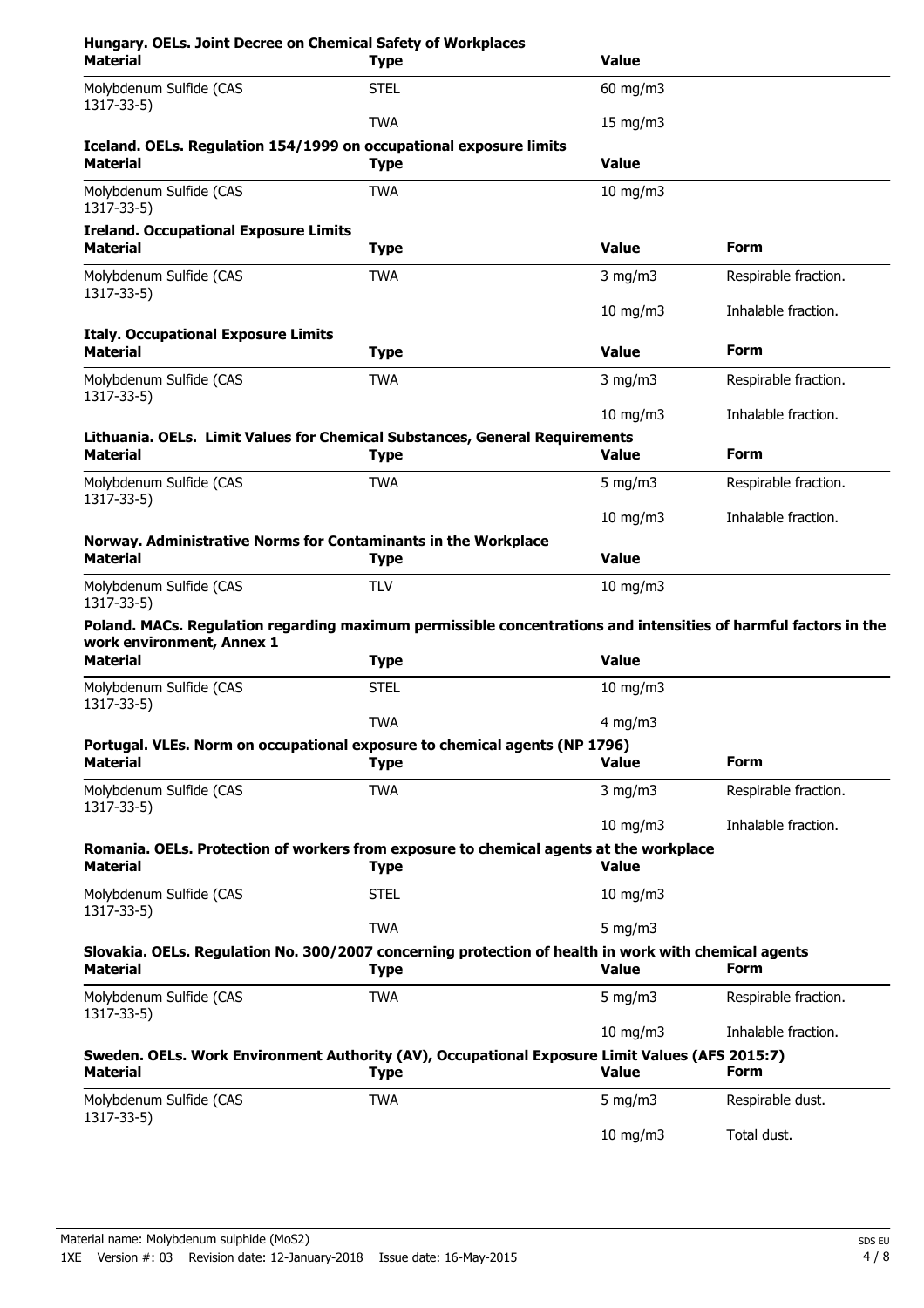| Switzerland. SUVA Grenzwerte am Arbeitsplatz<br>Material | <b>Type</b>                                                                                                                                                                                                                                                                                                                                                                                                                                                                                                                                                                                                                                                                                                                                                                                | <b>Value</b> | Form            |
|----------------------------------------------------------|--------------------------------------------------------------------------------------------------------------------------------------------------------------------------------------------------------------------------------------------------------------------------------------------------------------------------------------------------------------------------------------------------------------------------------------------------------------------------------------------------------------------------------------------------------------------------------------------------------------------------------------------------------------------------------------------------------------------------------------------------------------------------------------------|--------------|-----------------|
| Molybdenum Sulfide (CAS<br>$1317 - 33 - 5$               | <b>TWA</b>                                                                                                                                                                                                                                                                                                                                                                                                                                                                                                                                                                                                                                                                                                                                                                                 | 10 mg/m3     | Inhalable dust. |
| UK. EH40 Workplace Exposure Limits (WELs)<br>Material    | <b>Type</b>                                                                                                                                                                                                                                                                                                                                                                                                                                                                                                                                                                                                                                                                                                                                                                                | <b>Value</b> |                 |
|                                                          |                                                                                                                                                                                                                                                                                                                                                                                                                                                                                                                                                                                                                                                                                                                                                                                            |              |                 |
| Molybdenum Sulfide (CAS<br>1317-33-5)                    | <b>STEL</b>                                                                                                                                                                                                                                                                                                                                                                                                                                                                                                                                                                                                                                                                                                                                                                                | 20 mg/m3     |                 |
|                                                          | <b>TWA</b>                                                                                                                                                                                                                                                                                                                                                                                                                                                                                                                                                                                                                                                                                                                                                                                 | 10 mg/m3     |                 |
| <b>Biological limit values</b>                           | No biological exposure limits noted for the ingredient(s).                                                                                                                                                                                                                                                                                                                                                                                                                                                                                                                                                                                                                                                                                                                                 |              |                 |
| <b>Recommended monitoring</b><br>procedures              | Follow standard monitoring procedures.                                                                                                                                                                                                                                                                                                                                                                                                                                                                                                                                                                                                                                                                                                                                                     |              |                 |
| Derived no effect levels<br>(DNELs)                      | Not available.                                                                                                                                                                                                                                                                                                                                                                                                                                                                                                                                                                                                                                                                                                                                                                             |              |                 |
| <b>Predicted no effect</b><br>concentrations (PNECs)     | Not available.                                                                                                                                                                                                                                                                                                                                                                                                                                                                                                                                                                                                                                                                                                                                                                             |              |                 |
| 8.2. Exposure controls                                   |                                                                                                                                                                                                                                                                                                                                                                                                                                                                                                                                                                                                                                                                                                                                                                                            |              |                 |
| <b>Appropriate engineering</b><br>controls               | Good general ventilation (typically 10 air changes per hour) should be used. Ventilation rates should<br>be matched to conditions. If applicable, use process enclosures, local exhaust ventilation, or other<br>engineering controls to maintain airborne levels below recommended exposure limits. If exposure<br>limits have not been established, maintain airborne levels to an acceptable level. If engineering<br>measures are not sufficient to maintain concentrations of dust particulates below the OEL<br>(occupational exposure limit), suitable respiratory protection must be worn. If material is ground,<br>cut, or used in any operation which may generate dusts, use appropriate local exhaust ventilation<br>to keep exposures below the recommended exposure limits. |              |                 |
|                                                          | Individual protection measures, such as personal protective equipment                                                                                                                                                                                                                                                                                                                                                                                                                                                                                                                                                                                                                                                                                                                      |              |                 |
| <b>General information</b>                               | Personal protection equipment should be chosen according to the CEN standards and in discussion<br>with the supplier of the personal protective equipment.                                                                                                                                                                                                                                                                                                                                                                                                                                                                                                                                                                                                                                 |              |                 |
| <b>Eye/face protection</b>                               | Wear safety glasses with side shields (or goggles).                                                                                                                                                                                                                                                                                                                                                                                                                                                                                                                                                                                                                                                                                                                                        |              |                 |
| <b>Skin protection</b>                                   |                                                                                                                                                                                                                                                                                                                                                                                                                                                                                                                                                                                                                                                                                                                                                                                            |              |                 |
| - Hand protection                                        | Wear appropriate chemical resistant gloves. Suitable gloves can be recommended by the glove<br>supplier.                                                                                                                                                                                                                                                                                                                                                                                                                                                                                                                                                                                                                                                                                   |              |                 |
| - Other                                                  | Wear suitable protective clothing.                                                                                                                                                                                                                                                                                                                                                                                                                                                                                                                                                                                                                                                                                                                                                         |              |                 |
| <b>Respiratory protection</b>                            | Wear respirator with dust filter.                                                                                                                                                                                                                                                                                                                                                                                                                                                                                                                                                                                                                                                                                                                                                          |              |                 |
| <b>Thermal hazards</b>                                   | Wear appropriate thermal protective clothing, when necessary.                                                                                                                                                                                                                                                                                                                                                                                                                                                                                                                                                                                                                                                                                                                              |              |                 |
| <b>Hygiene measures</b>                                  | Always observe good personal hygiene measures, such as washing after handling the material and<br>before eating, drinking, and/or smoking. Routinely wash work clothing and protective equipment to<br>remove contaminants.                                                                                                                                                                                                                                                                                                                                                                                                                                                                                                                                                                |              |                 |
| <b>Environmental exposure</b><br>controls                | Environmental manager must be informed of all major releases.                                                                                                                                                                                                                                                                                                                                                                                                                                                                                                                                                                                                                                                                                                                              |              |                 |

## **SECTION 9: Physical and chemical properties**

## **9.1. Information on basic physical and chemical properties**

| <b>Appearance</b>                          |                   |
|--------------------------------------------|-------------------|
| <b>Physical state</b>                      | Solid.            |
| Form                                       | Powder.           |
| Colour                                     | Not available.    |
| Odour                                      | Not available.    |
| <b>Odour threshold</b>                     | Not available.    |
| рH                                         | Not available.    |
| <b>Melting point/freezing point</b>        | 2375 °C (4307 °F) |
| Initial boiling point and<br>boiling range | 450 °C (842 °F)   |
| <b>Flash point</b>                         | Not available.    |
| <b>Evaporation rate</b>                    | Not available.    |
| Flammability (solid, gas)                  | Not available.    |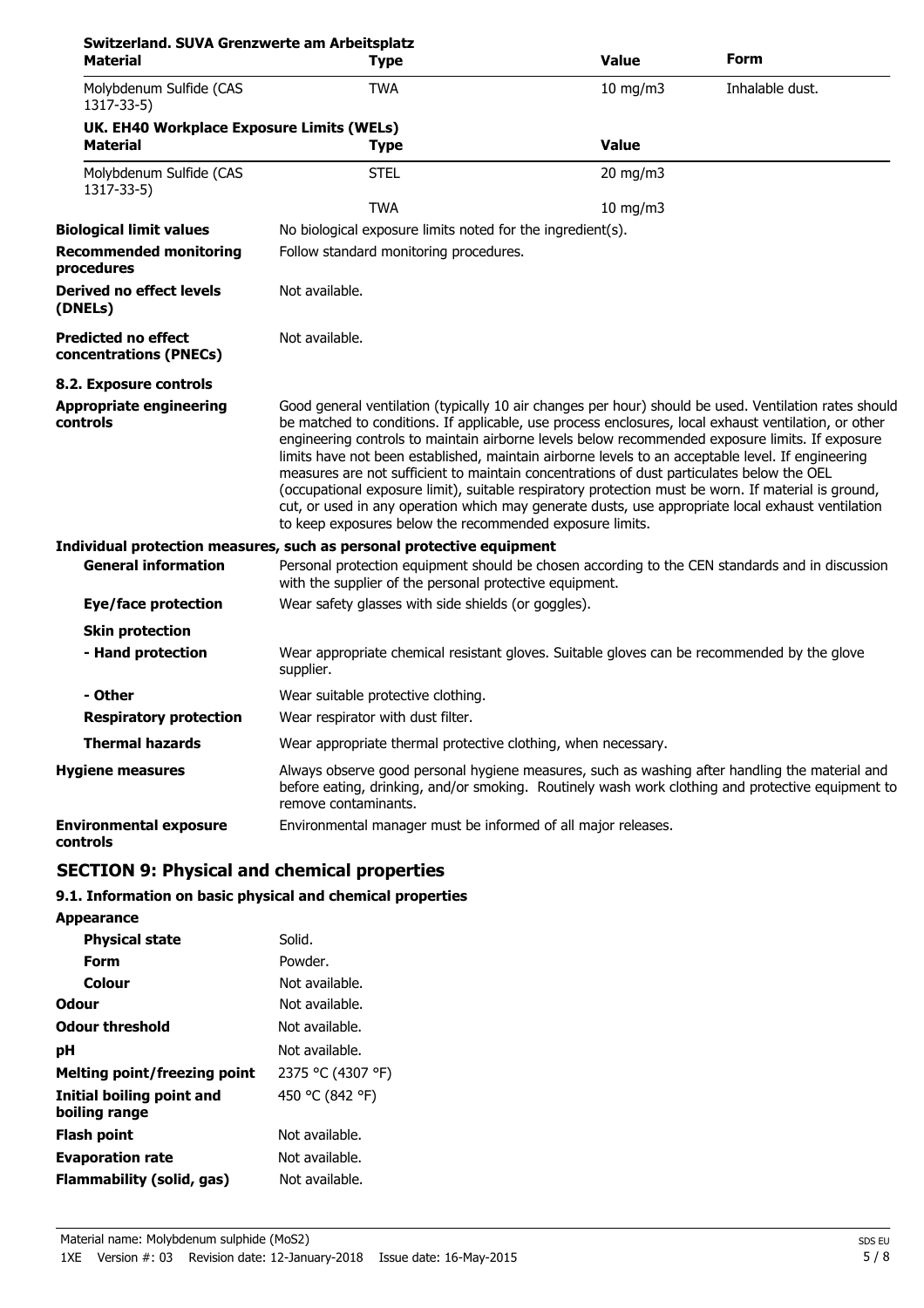## **Upper/lower flammability or explosive limits**

| Flammability limit - lower Not available.<br>(%)  |                               |
|---------------------------------------------------|-------------------------------|
| <b>Flammability limit -</b><br>upper $(% )$       | Not available.                |
| Vapour pressure                                   | < 0,0000001 kPa at 25 °C      |
| <b>Vapour density</b>                             | Not available.                |
| <b>Relative density</b>                           | Not available.                |
| Solubility(ies)                                   |                               |
| Solubility (water)                                | Not available.                |
| <b>Partition coefficient</b><br>(n-octanol/water) | Not available.                |
| <b>Auto-ignition temperature</b>                  | Not available.                |
| <b>Decomposition temperature</b>                  | Not available.                |
| <b>Viscosity</b>                                  | Not available.                |
| <b>Explosive properties</b>                       | Not explosive.                |
| <b>Oxidising properties</b>                       | Not oxidising.                |
| 9.2. Other information                            |                               |
| <b>Density</b>                                    | 5,06 g/cm3 estimated at 15 °C |
| Molecular formula                                 | $Mo-S2$                       |
| Molecular weight                                  | 160,08 g/mol                  |
| <b>Specific gravity</b>                           | 5,06 at 15 °C                 |
|                                                   |                               |

## **SECTION 10: Stability and reactivity**

| 10.1. Reactivity                            | The product is stable and non-reactive under normal conditions of use, storage and transport |
|---------------------------------------------|----------------------------------------------------------------------------------------------|
| 10.2. Chemical stability                    | Material is stable under normal conditions.                                                  |
| 10.3. Possibility of hazardous<br>reactions | No dangerous reaction known under conditions of normal use.                                  |
| 10.4. Conditions to avoid                   | Contact with incompatible materials.                                                         |
| 10.5. Incompatible materials                | Strong oxidising agents.                                                                     |
| 10.6. Hazardous<br>decomposition products   | No hazardous decomposition products are known.                                               |

## **SECTION 11: Toxicological information**

| <b>General information</b>                      | Occupational exposure to the substance or mixture may cause adverse effects.                                           |
|-------------------------------------------------|------------------------------------------------------------------------------------------------------------------------|
| <b>Information on likely routes of exposure</b> |                                                                                                                        |
| <b>Inhalation</b>                               | Dust may irritate respiratory system. Prolonged inhalation may be harmful.                                             |
| <b>Skin contact</b>                             | Dust or powder may irritate the skin.                                                                                  |
| Eye contact                                     | Dust may irritate the eyes.                                                                                            |
| <b>Ingestion</b>                                | May cause discomfort if swallowed. However, ingestion is not likely to be a primary route of<br>occupational exposure. |
| <b>Symptoms</b>                                 | Dusts may irritate the respiratory tract, skin and eyes.                                                               |
| 11.1. Information on toxicological effects      |                                                                                                                        |
| <b>Acute toxicity</b>                           | No data available.                                                                                                     |
| <b>Skin corrosion/irritation</b>                | Due to partial or complete lack of data the classification is not possible.                                            |
| Serious eye damage/eye<br>irritation            | Due to partial or complete lack of data the classification is not possible.                                            |
| <b>Respiratory sensitisation</b>                | Due to partial or complete lack of data the classification is not possible.                                            |
| <b>Skin sensitisation</b>                       | Due to partial or complete lack of data the classification is not possible.                                            |
| <b>Germ cell mutagenicity</b>                   | Due to partial or complete lack of data the classification is not possible.                                            |
| Carcinogenicity                                 | Due to partial or complete lack of data the classification is not possible.                                            |
| at work (as amended)                            | Hungary. 26/2000 EüM Ordinance on protection against and preventing risk relating to exposure to carcinogens           |
| Not listed.                                     |                                                                                                                        |
| <b>Reproductive toxicity</b>                    | Due to partial or complete lack of data the classification is not possible.                                            |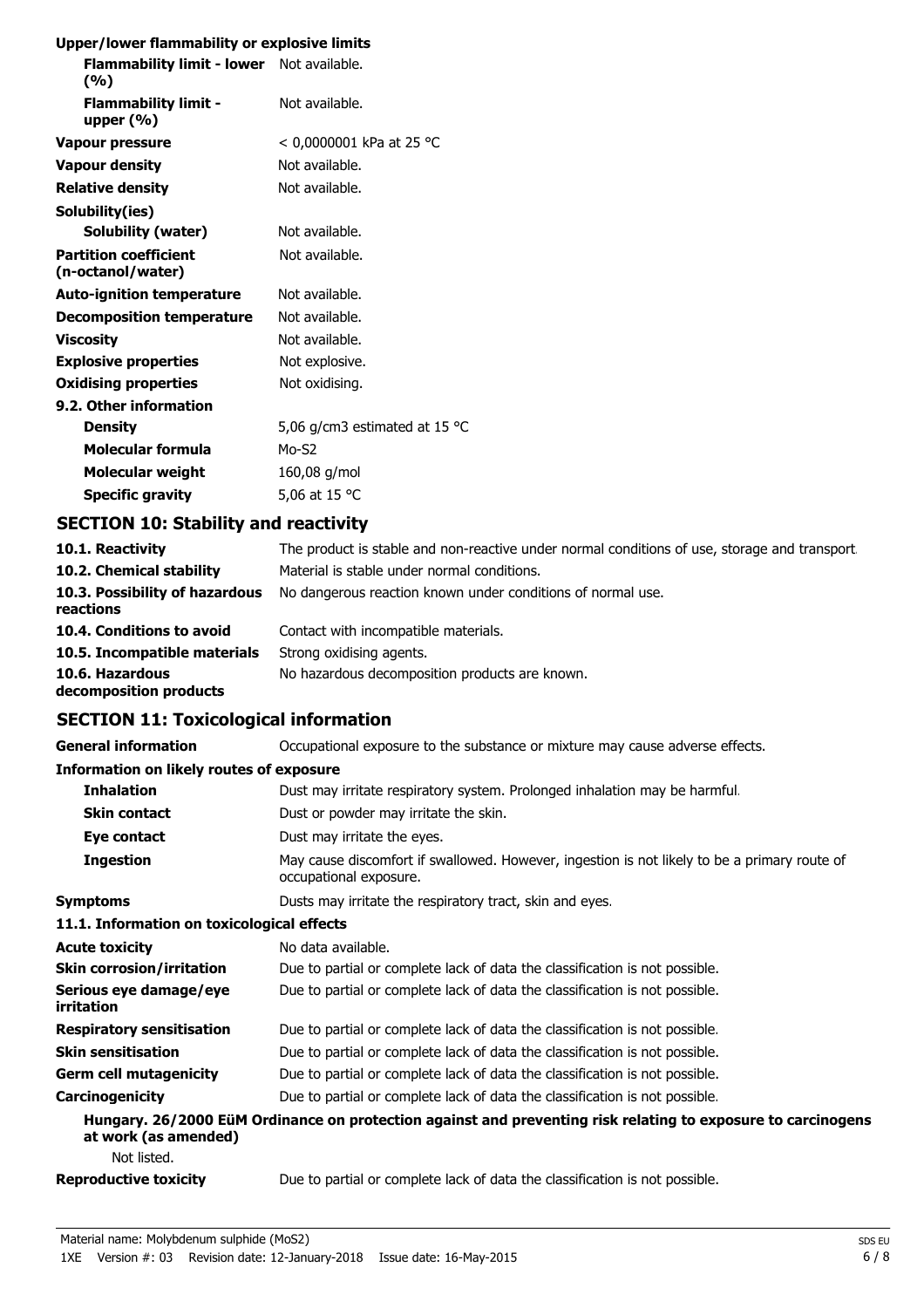| Specific target organ toxicity<br>- single exposure   | Due to partial or complete lack of data the classification is not possible. |
|-------------------------------------------------------|-----------------------------------------------------------------------------|
| Specific target organ toxicity<br>- repeated exposure | Due to partial or complete lack of data the classification is not possible. |
| <b>Aspiration hazard</b>                              | Due to partial or complete lack of data the classification is not possible. |
| Mixture versus substance<br>information               | No information available.                                                   |
| <b>Other information</b>                              | Not available.                                                              |

## **SECTION 12: Ecological information**

| 12.1. Toxicity                                            | The product is not classified as environmentally hazardous. However, this does not exclude the<br>possibility that large or frequent spills can have a harmful or damaging effect on the environment. |
|-----------------------------------------------------------|-------------------------------------------------------------------------------------------------------------------------------------------------------------------------------------------------------|
| 12.2. Persistence and<br>degradability                    | No data is available on the degradability of this product.                                                                                                                                            |
| 12.3. Bioaccumulative<br>potential                        | No data available.                                                                                                                                                                                    |
| <b>Partition coefficient</b><br>n-octanol/water (log Kow) | Not available.                                                                                                                                                                                        |
| <b>Bioconcentration factor (BCF)</b>                      | Not available.                                                                                                                                                                                        |
| 12.4. Mobility in soil                                    | No data available.                                                                                                                                                                                    |
| 12.5. Results of PBT<br>and vPvB<br>assessment            | Not available.                                                                                                                                                                                        |
| 12.6. Other adverse effects                               | No other adverse environmental effects (e.g. ozone depletion, photochemical ozone creation<br>potential, endocrine disruption, global warming potential) are expected from this component.            |

## **12.7. Additional information**

### **Estonia Dangerous substances in groundwater Data**

Molybdenum Sulfide (CAS 1317-33-5) Molybdenum (Mo) 5 UG/L **Estonia Dangerous substances in soil Data**

Molybdenum Sulfide (CAS 1317-33-5) Molybdenum (Mo) 10 mg/kg

Molybdenum (Mo) 70 UG/L

Molybdenum (Mo) 20 mg/kg Molybdenum (Mo) 200 mg/kg

## **SECTION 13: Disposal considerations**

## **13.1. Waste treatment methods**

| <b>Residual waste</b>                  | Dispose of in accordance with local regulations. Empty containers or liners may retain some product<br>residues. This material and its container must be disposed of in a safe manner (see: Disposal<br>instructions). |
|----------------------------------------|------------------------------------------------------------------------------------------------------------------------------------------------------------------------------------------------------------------------|
| Contaminated packaging                 | Since emptied containers may retain product residue, follow label warnings even after container is<br>emptied. Empty containers should be taken to an approved waste handling site for recycling or<br>disposal.       |
| <b>EU waste code</b>                   | The Waste code should be assigned in discussion between the user, the producer and the waste<br>disposal company.                                                                                                      |
| <b>Disposal</b><br>methods/information | Collect and reclaim or dispose in sealed containers at licensed waste disposal site.                                                                                                                                   |
| <b>Special precautions</b>             | Dispose in accordance with all applicable regulations.                                                                                                                                                                 |

## **SECTION 14: Transport information**

## **ADR**

14.1. - 14.6.: Not regulated as dangerous goods.

## **RID**

14.1. - 14.6.: Not regulated as dangerous goods.

**ADN** 14.1. - 14.6.: Not regulated as dangerous goods.

## **IATA**

14.1. - 14.6.: Not regulated as dangerous goods.

## **IMDG**

14.1. - 14.6.: Not regulated as dangerous goods.